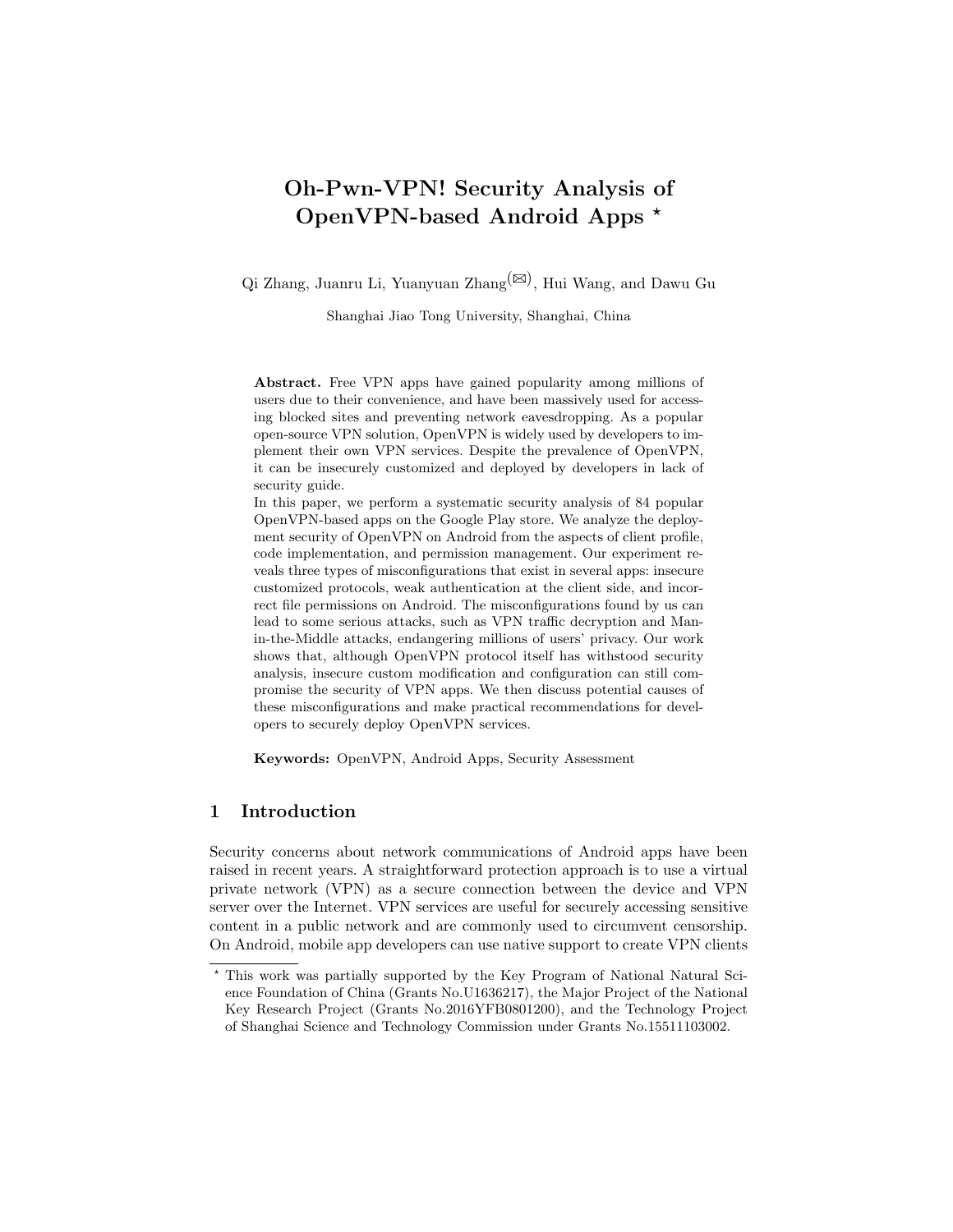through the Android VPN Service class [\[2\]](#page-14-0). Thus many apps legitimately use the VPN permission to offer online anonymity by intercepting and taking full control of the network traffic on device.

However, the use of VPN within an Android app is a new scenario for most developers. Previous researches [\[22](#page-15-0)[,25,](#page-15-1)[26\]](#page-15-2) have revealed several privacy issues and security flaws in implementations of these VPN services and applications. The most serious security flaw found is the usage of insecure VPN tunneling protocols. Various VPN tunneling protocols are used among different Android VPN-based apps. Despite promising online anonymity and security to their users, many VPN apps still implement unencrypted tunneling protocols. Since implementing a secure VPN tunneling protocol from scratch is sophisticated, a group of VPN apps utilize OpenVPN, the most popular open-source VPN solution [\[4,](#page-14-1)[17\]](#page-15-3), to build their own VPN services. Because OpenVPN is open-source and has been tested by security analysts over a long period of time, it is generally considered as a secure VPN solution and is widely used on both desktop and mobile platforms.

Although OpenVPN-based apps (in short, OpenVPN apps) are believed to guarantee better security and anonymity compared to those apps with homebrewed tunneling protocols, unfortunately, real world OpenVPN apps are not always secure. On Android platform, how OpenVPN should be incorporated and deployed in these VPN apps is not regulated. Android developers may misuse OpenVPN or modify the original execution flow of it and thus lead to an insecure VPN service.

In this paper, we conduct an in-depth misuse analysis on widely used Android OpenVPN apps. To unveil those misuses, we focus on the variation of OpenVPN apps' tunnel implementations and deployment policies. Our analysis finds that due to three kinds of misuses, the security of the VPN tunnel is weakened or even completely broken. The first one is misuse of modified OpenVPN protocol. Developers add custom operation to the standard OpenVPN protocol implementation, as we called custom obfuscation, for the purpose of obfuscating the VPN traffic. The VPN connection is configured to replace the standard OpenVPN encryption with custom obfuscation, and finally leads to an insecure VPN tunnel. The second one is weak authentication at the client side, which leaves the identity of server insecurely validated and finally induces a Manin-the-Middle attack. The third one is incorrect usage of native library, which assigns an improper privilege to the management interface and finally causes a Denial-of-Service threat. More seriously, the implementation and deployment of these apps cannot be modified by users. Users are generally unaware of relevant security flaws, and can be easily attacked if using such apps to protect their network communications.

We analyzed 84 popular free OpenVPN apps in Android market and found that such misuses widely exist. Among them, 11 apps replace the standard encryption of OpenVPN with custom obfuscation. Due to vulnerable key agreement of the custom obfuscation, VPN traffic can be completely decrypted by attackers. Seven of the apps are susceptible to Man-in-the-Middle (MITM) attacks as a result of weak authentication at the client side. Four of the apps suffer from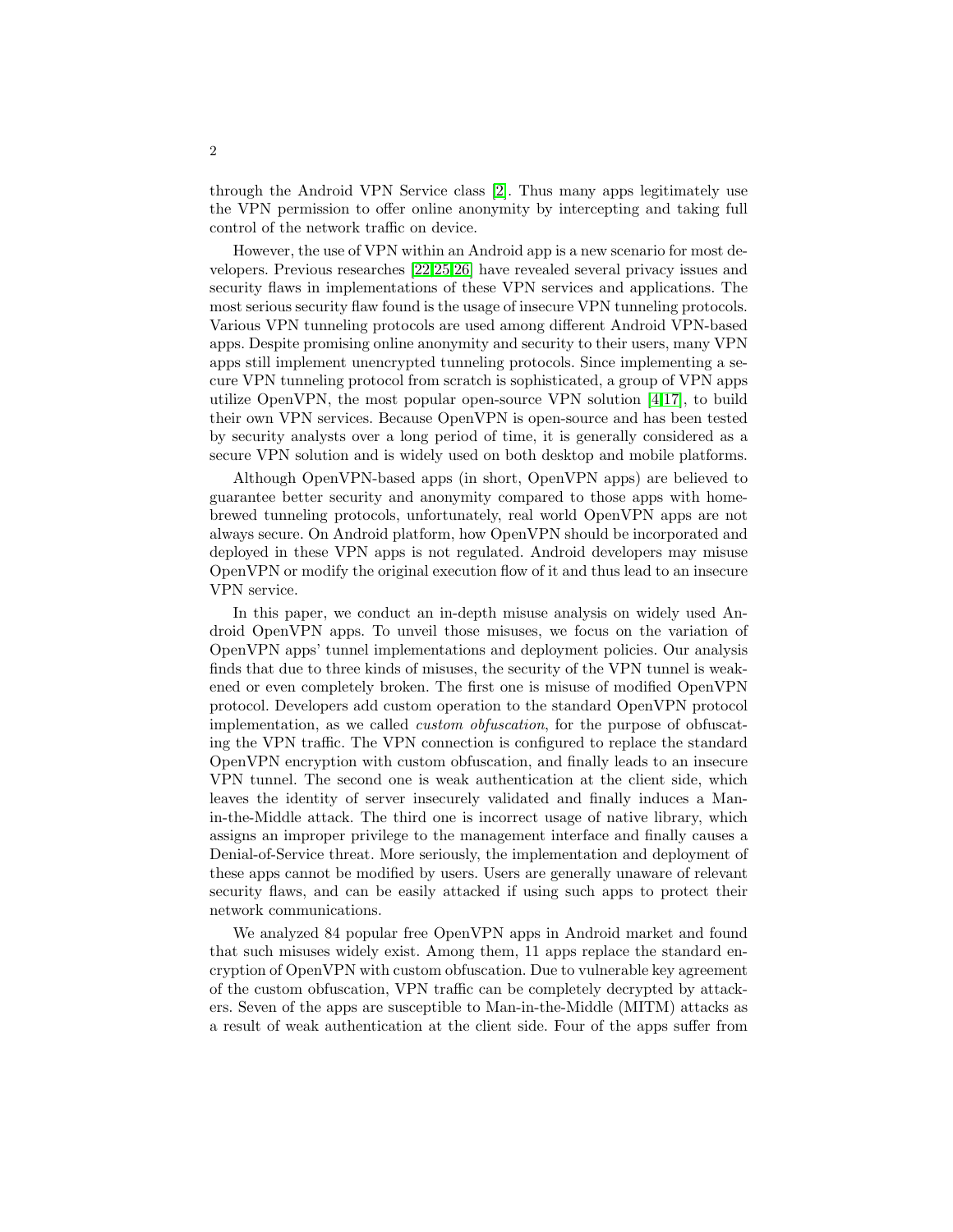Denial-of-Service attacks by reason of unprotected management interface. Our study indicates that even if the VPN apps adopt an robust VPN library, situations of insecure deployment are still common and severely threaten users' security and privacy.

The main contributions of our work are summarized as follows:

- We summarize how OpenVPN is incorporated and utilized by Android VPN apps. We conclude the typical usage of OpenVPN on Android and spot developers' customizations by analyzing popular OpenVPN apps and auditing source code of forked OpenVPN projects.
- We conduct an in-depth analysis of OpenVPN misuses. Our assessment methodology is able to find misconfigurations of OpenVPN apps in the aspects of client profile, code implementation, and permission management.
- We uncover a typical previously unknown security issue in OpenVPN apps. Specifically, we find that some apps add a new tunnel protocol into Open-VPN following the security-by-obscurity policy: these implementations of tunnel modify the original protocol to hide the feature and evade network censorship technologies such as deep packet inspection (DPI). However, our study demonstrates that the modified protocols often adopt vulnerable key agreement that leads to complete insecure communications.

## 2 Background

#### 2.1 OpenVPN Security Mechanisms

The goal of a VPN system is to provide private communications. To secure the network traffic, OpenVPN has implemented many features for authentication, encryption and management. OpenVPN utilizes SSL as the underlying cryptographic layer for authentication and encryption. There are two channels in OpenVPN: the control channel for authentication and key exchange, and the data channel for traffic encryption. Moreover, OpenVPN also provides an interface for managing the VPN process.

Authentication In the control channel, OpenVPN has two modes of authentication  $[16]$ : *a*) **Static key mode** static keys are pre-shared by client and server. All traffic are encrypted by the same static key, thus this mode cannot provide perfect forward security.  $b)$   $\text{SSL/TLS}$  mode A mutual authentication is established inside an SSL session. Most security related features are implemented in this mode.

In SSL/TLS mode, the identity of server is validated by its certificate the same way as in HTTPS. Meanwhile, multiple ways of client authentication are provided by OpenVPN. The client can be authenticated by the traditional username/password mechanism, by client certificate, or by the combination of these two types. To mitigate possible vulnerabilities in the TLS handshake, e.g., the famous Heartbleed bug [\[7\]](#page-15-5), additional HMAC of TLS control channel packets can be required by enabling tls-auth option. After the authentication, session keys are generated by Diffie-Hellman key exchange and updated periodically.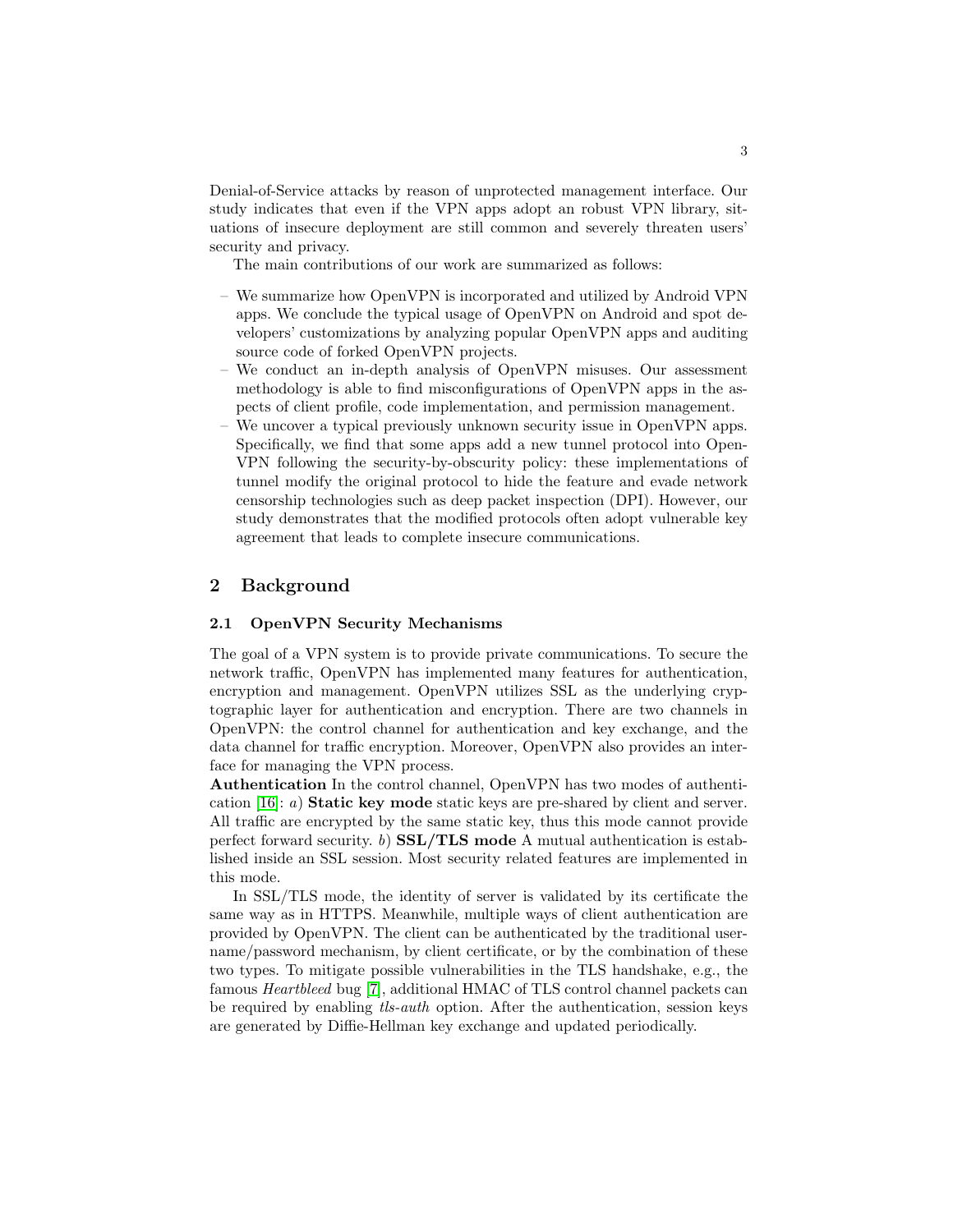Encryption After authentication and session key generation, OpenVPN uses data channel to tunnel the actual network traffic. Encrypt-then-Mac scheme is used to protect data channel packets. Specifically, the encryption and HMAC algorithm are determined by option cipher and auth in the configuration file. The cipher algorithm used for data encryption must be specified at both the client and the server side.

Management OpenVPN provides a management interface [\[11\]](#page-15-6) that allows itself to be administratively controlled from an external program via a TCP or UNIX domain socket. Control commands such as setting proxy address, providing passwords or suspending VPN service can be transmitted through the management interface.

### 2.2 OpenVPN on Android

Since Android version 4.0, the VpnService API [\[2\]](#page-14-0) is provided for developers to build their own VPN solutions. This API returns a descriptor of a virtual network interface (the tun interface) for apps to read and modify all the network traffic on device. While the VpnService API makes it convenient for developers to build VPN services, malicious apps may use this API to eavesdrop network activity of other apps. Android system takes several actions to prevent the abuse of VPN Service API. To obtain the VPN interface by using this API, apps have to request the *BIND\_VPN\_SERVICE* permission, and the first time a VPN connection is created, Android alerts users by displaying system dialog and notification.

Typically, OpenVPN is ported to Android platform as a shared library. For instance, ics-openvpn [\[10\]](#page-15-7), a popular open-source OpenVPN app, implements OpenVPN as an ELF shared library libopenvpn.so. The shared library is invoked by a native process on Android (the native layer). Other functions of the app are usually implemented at the Java layer. To handle the Inter-Process Communication (IPC) between the Java layer (i.e., the UI thread) and the native layer (i.e., the OpenVPN process), UNIX domain socket is adopted to implement the management interface.

The execution flow of an OpenVPN app is depicted in Figure [1](#page-4-0) and divided into four steps: profile assembly, VPN initiation, management interaction and VPN connection. The client profile for the OpenVPN app is retrieved in various ways (step 1). Based on the configuration file, OpenVPN process is initiated at the native layer (step 2), then the Java layer controls the OpenVPN process via the management interface (step 3) and the VPN tunnel is established by the OpenVPN process (step 4). Details of these steps are described as follows:

Step 1: The VPN client assembles a configuration profile for connecting to a remote VPN server. Note that this step can be implemented differently by VPN providers. The client can directly obtain the configuration from the APK file, or the client retrieves VPN server address from a server (the profile server), and then assembles a complete configuration at the client side, or the configuration is fully downloaded from the profile server. Other options such as file location of the management interface and protocol used (TCP or UDP) are also included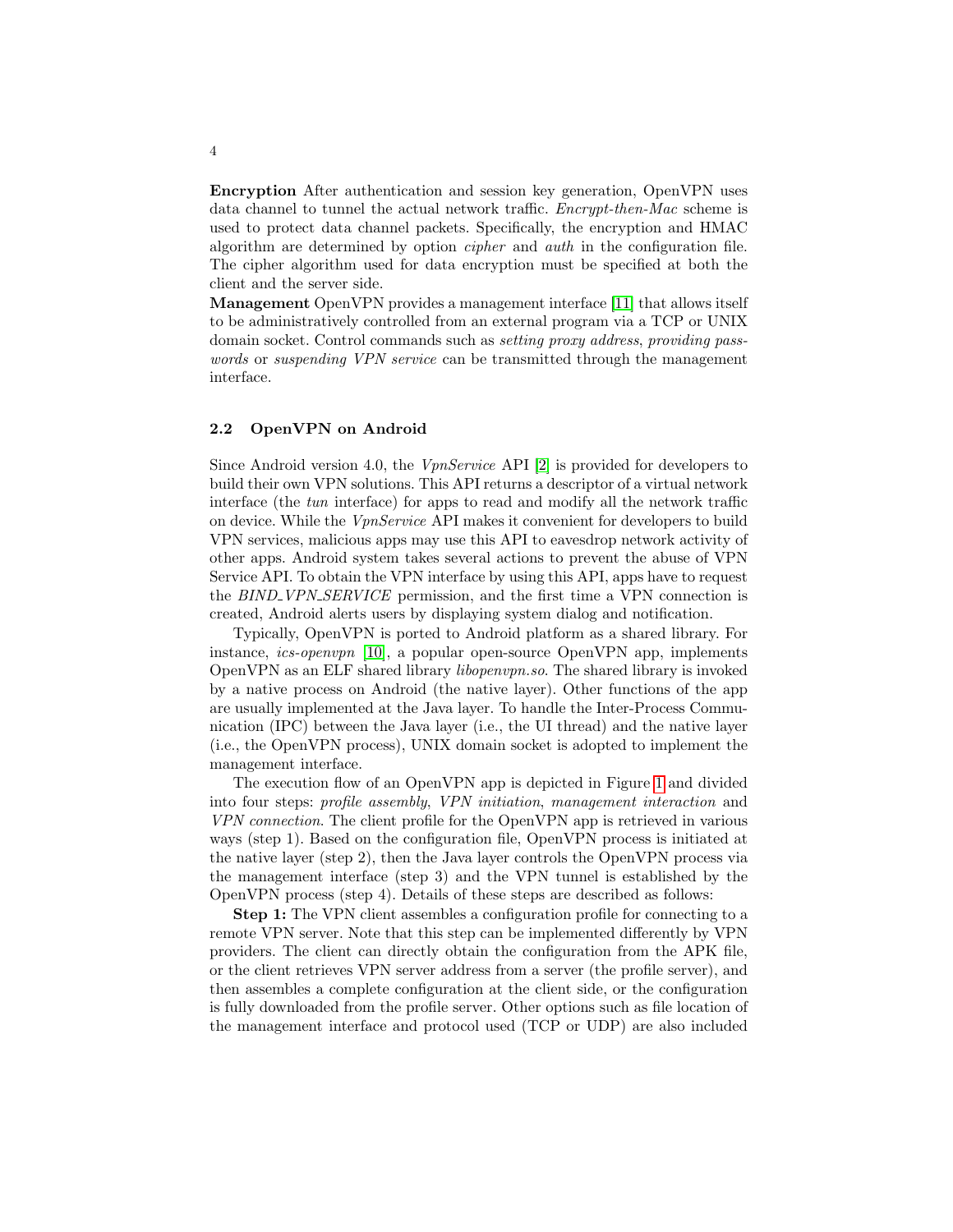<span id="page-4-0"></span>

Fig. 1: A typical workflow of Android OpenVPN apps

in the configuration profile. An example of Android OpenVPN client profile is shown in Figure [2.](#page-4-1)

Step 2: The OpenVPN library is loaded and invoked by a native process. Based on the client profile, the OpenVPN process is initiated. Network parameters of the tun interface such as IP address, DNS server are pushed from the VPN server. As shown in Figure [2,](#page-4-1) the management-client option is enabled, thus OpenVPN process acts as the client and the management interface is created by the Java layer. The management interface is created in the app's private directory (e.g.,  $\frac{data}{data}$ ,  $\frac{h}{dx}$ ,  $\frac{name}{cache}{)}$  and is waiting for connection.

Step 3: The OpenVPN process connects to the management interface and then it is controlled by the UI thread. To utilize the Android VpnService API, the Java layer sends several commands to the OpenVPN process to gather network parameters of the tun interface. After the call of VpnService, the descriptor of the tun interface is sent from the Java layer to the native layer and the descriptor of the link to VPN server is sent in the reverse direction.

<span id="page-4-1"></span>Step 4: The OpenVPN process has obtained two descriptors for controlling the traffic between the device and the remote server. After that, network traffic on device is tunneled inside the VPN connection.

```
management /data/data/pkg.name/cache/mgmtsocket unix
management-client
client
remote vpn.server.address
cipher BF-CBC
ca ca.crt
cert client.crt
key client.key
```
Fig. 2: An example of Android OpenVPN client profile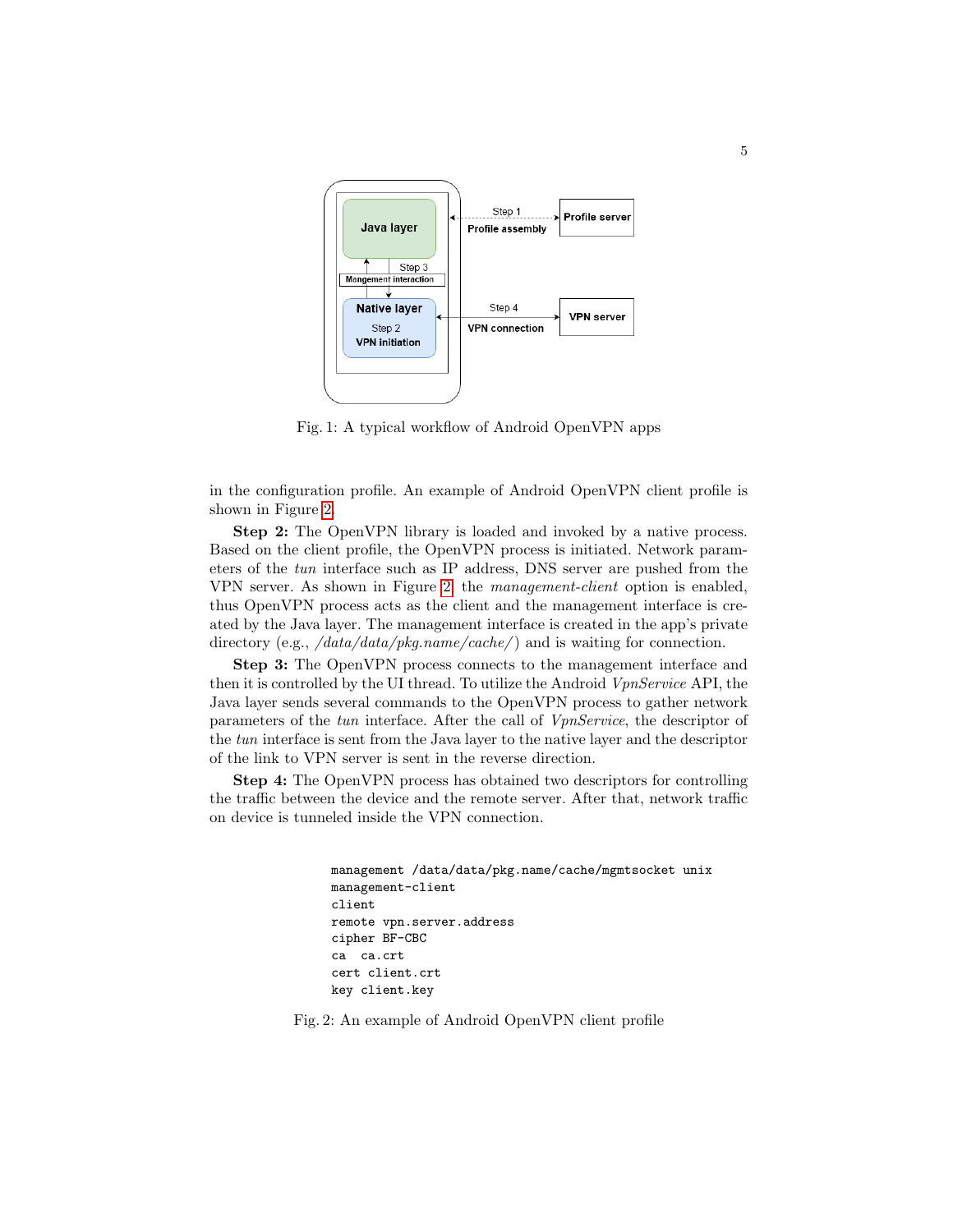# 3 Attacking OpenVPN Apps

#### 3.1 Adversary Model

Our adversary model consists of two types of attackers:

- 1. A network attacker can passively monitor the traffic, or can actively intercept and modify network connections between the client and OpenVPN server. Mobile devices are commonly used under different network environments. Users may connect to a free public Wi-Fi for convenient Internet access, and then protect network activity by using a VPN app. The public Wi-Fi could be controlled by a network attacker, thus the VPN traffic can be observed and manipulated by the attacker.
- 2. A malicious app that attempts to attack OpenVPN apps is installed on the user device. Apps installed on the user device cannot be all trusted. Users may install apps from third-party app markets, where the attacker can repackage malicious payload into popular apps and distribute them.

#### 3.2 Vulnerabilities and Attacks

From the attacker's perspective, the profile distribution (step 1) is the critical step for discovering vulnerabilities in the execution flow of OpenVPN apps. Most security related information can be found from the VPN client profile, which can be obtained after step 1. The client profile provides all the prerequisites for attacking the management interaction and the VPN connection procedure, such as the address of VPN server, cipher algorithm, authentication types and file location of the management interface. Without these critical information, it is impossible for attackers to find vulnerabilities in other steps of the OpenVPN workflow.

Free VPN apps indeed expose VPN client profiles to attackers, which makes conducting a certain attack feasible. Most free VPN apps do not require user registration, or some even provide same private key for different users [\[29\]](#page-15-8). Any user can obtain a valid client profile, by just connecting to the VPN servers in these apps. The attacker can utilize the profile distribution step of these apps on his own device to collecting the configuration profiles of VPN clients. Except client credentials like certificates and private keys which may be user-unique, the attacker can obtain the same configuration as other normal users due to the same client implementation and server logic. After that, the attacker can explore configuration profiles and client implementations to find vulnerabilities and attack specific VPN apps.

Based on our adversary model and the leakage of client profile, we present three types of attacks against OpenVPN apps, which compromise the confidentiality, authenticity and availability of the OpenVPN service. These attacks are caused by insecure customization and deployment of OpenVPN apps, not by OpenVPN protocol itself.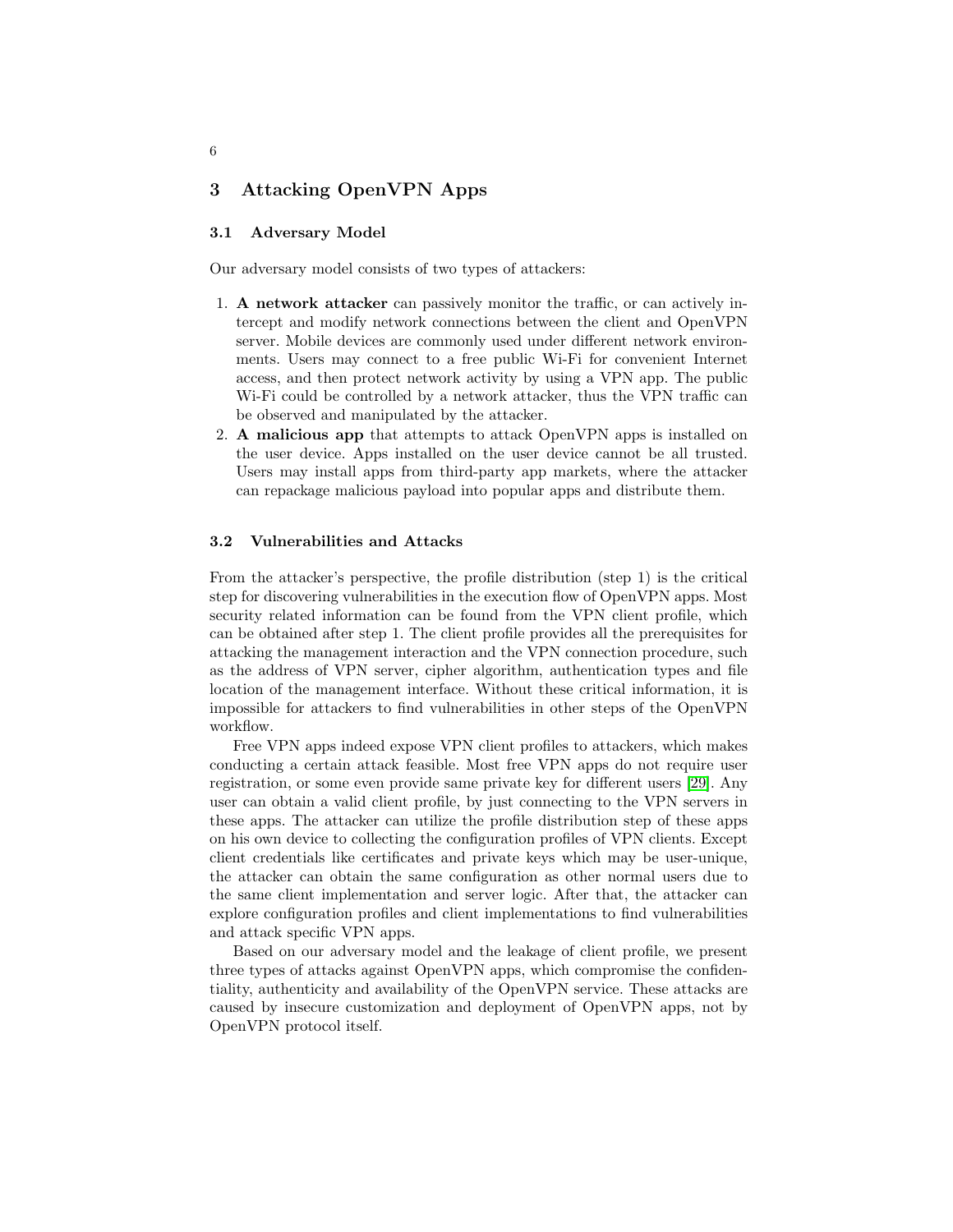- 1. Traffic Decryption Some VPN service providers claim that they use some proprietary VPN protocols or Anti-DPI [\[9,](#page-15-9)[21\]](#page-15-10) technology to prevent VPN traffic from being identified or blocked. Also, a few custom OpenVPN patches intended to obfuscate the OpenVPN traffic and bypass firewalls have been proposed in the OpenVPN community [\[19\]](#page-15-11) and GitHub [\[20\]](#page-15-12). We identify a typical misuse that developers disable the encryption of OpenVPN and use custom obfuscation to replace the standard encryption. These custom obfuscations are commonly implemented by scramble operations such as XOR, and adopt vulnerable key agreements (e.g., hard-coded keys). Thus the misconfiguration of replacing standard encryption with custom obfuscation will lead any passive network attacker to completely decrypt the VPN traffic. Details of custom obfuscation and its misconfiguration are discussed in Section [5.1.](#page-10-0)
- 2. Man-in-the-Middle Attack The publicly available client profiles of these free VPN apps may lead to possible MITM attacks. This MITM attack happens when the client certificate is signed by the same CA of server certificate and the usage of server's certificate is not verified at the client side. A valid client certificate and private key are sufficient to conduct this MITM attack if the OpenVPN app is misconfigured. An active network attacker can truncate the connection request from the client, then claim to be the server by using a valid client certificate. OpenVPN provides several ways to defend this attack [\[13\]](#page-15-13), however, developers may not enable these security features, leaving their apps vulnerable to this attack.
- 3. Denial of Service Besides network attackers, threats can also come from a malicious app at the client side. Since Android is a multi-app platform, improper permission of the management interface may allow other apps on the same device to control the OpenVPN process, prevent the normal connection and cause a Denial-of-Service attack.

# 4 Methodology

This section describes our approach of analyzing the deployment security of Android OpenVPN apps in consideration of the three attacks we proposed. Figure [3](#page-7-0) illustrates the procedure of our analysis. In detail, our approach consists of three phases: OpenVPN identification, profile collection, and security assessment. Most prior studies on security and privacy of VPN services focus on the network traffic. However, security flaws in code implementation and permission management can also break the security of OpenVPN. We propose a comprehensive assessment methodology that evaluates OpenVPN apps from three aspects: client profile, code implementation and permission management.

## 4.1 OpenVPN Identification

Given a set of Android VPN permission-enabled apps, we need to determine the tunneling protocols used by them. We propose two general methods to identify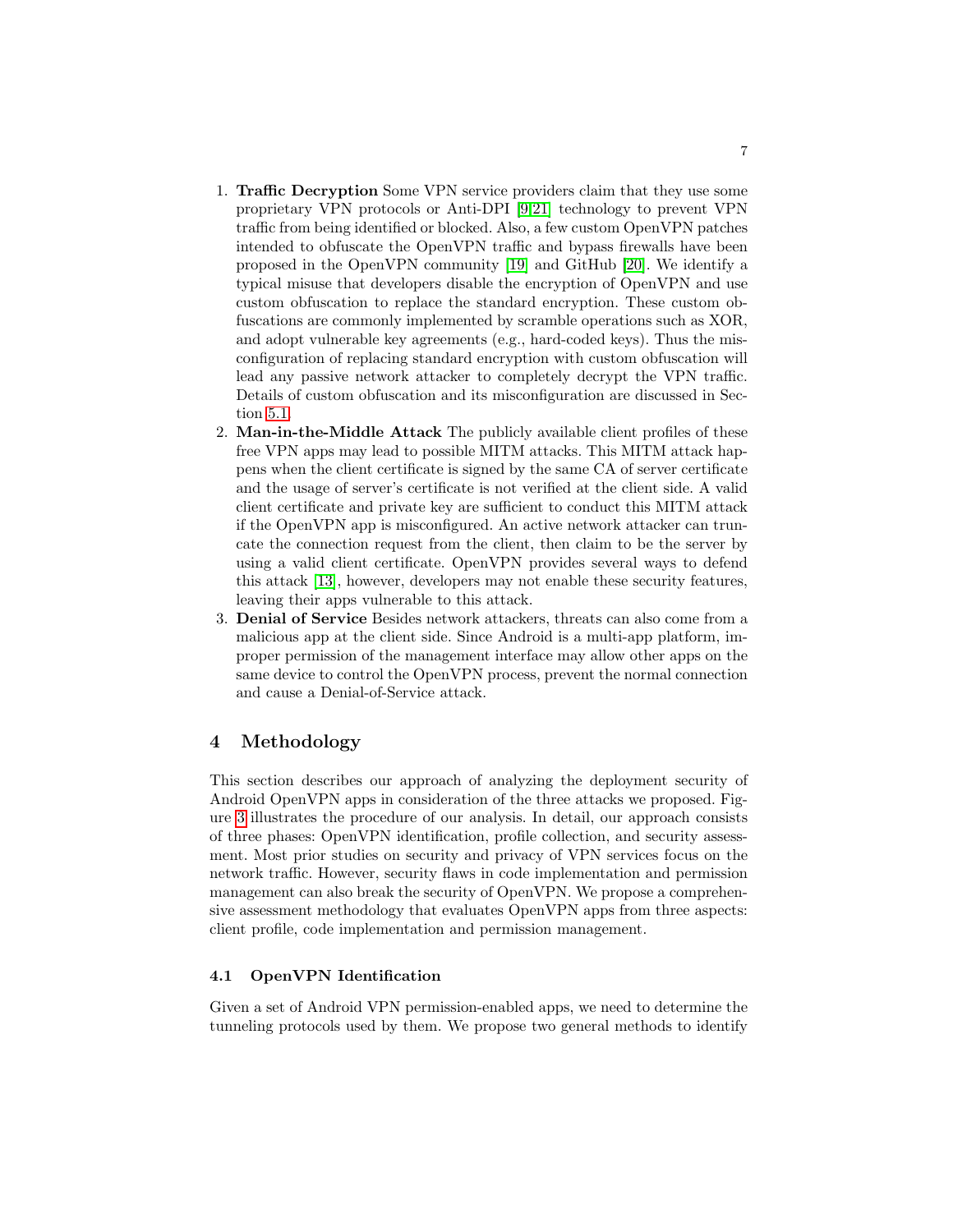<span id="page-7-0"></span>

Fig. 3: An overview of how we analyze the security of OpenVPN apps

the usage of OpenVPN among these VPN apps: native code filter and network traffic identification.

- 1. Native Code Filter This method filters OpenVPN apps by inspecting the symbol table of native libraries. Since cryptographic operations inside VPN service are CPU-intensive, VPN protocols on Android are commonly implemented in native code. If the OpenVPN library is incorporated in the native libraries of the app, function names and other symbol information from OpenVPN source code are preserved in the binary code. By searching meaningful strings like function name *openvpn\_encrypt* in the symbol table of shared library files, we can quickly determine whether OpenVPN is used in the native code. This static method is efficient, and is fully automatic. If symbols in the library are stripped, or developers intentionally obfuscate the binary code, this method cannot detect the usage of OpenVPN, thus we need runtime traffic identification.
- 2. Network Traffic Identification This method focuses on investigating network activity of apps and treats APK files as a black box. After capturing the network traffic of VPN apps, the tunneling protocol can be identified by using protocol parsers such as Bro [\[3\]](#page-14-2). The accuracy of this method depends on the precision of the protocol parser. As reported in the work by Ikram et al. [\[25\]](#page-15-1), a large portion of the tunneling protocols used by VPN apps cannot be recognized by protocol parsers. If a VPN app has obfuscated its traffic by modifying the protocol implementation, common protocol analysis tools are incapable of identifying its network traffic. While this method cannot detect custom obfuscations and needs manual interference to establish VPN connection in apps, it helps us to find the usage of typical OpenVPN implementation regardless of the binary code information.

In this step our goal is to identify OpenVPN apps as many as possible, therefore we combine these two methods. We adopt native code filter as the main detection method, which narrows the assessment scope automatically, and is capable of detecting custom OpenVPN implementations. Then we utilize net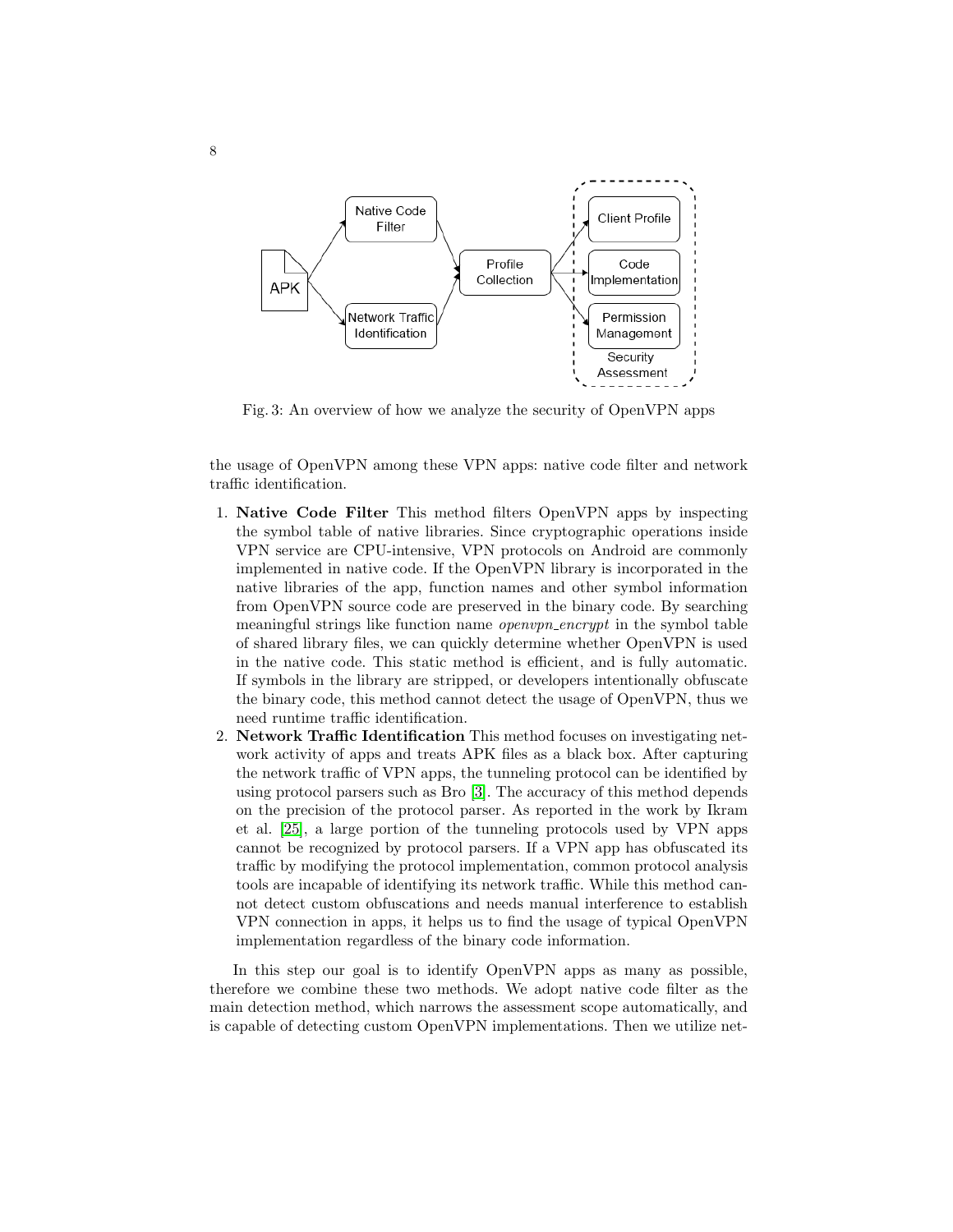work analysis tools for those apps that are not identified by our native code filter.

#### 4.2 Profile Collection

As discussed before, the profile distribution of different apps can vary from each other, therefore it is complicated to collect client profiles from profile servers. Instead, for each OpenVPN app, we gather the runtime arguments of the Open-VPN process to figure out the client profile.

OpenVPN allows options to be provided either by the command line arguments or by a configuration file. Actually the configuration file is used as a command line option  $-config$ . Therefore, by inspecting the app's native process and its command line arguments (i.e. /proc/PID/cmdline), we are able to extract the client connection configuration of VPN apps.

We build a semi-automatic tool for collecting client profiles of OpenVPN apps. While the VPN service is running, this tool automatically parses the arguments of OpenVPN process belong to each VPN app, then it records all the configurations or directly extracts the configuration file on device. The necessary manual part is that for each app we need to actively connect to the VPN server and approve the VPN connection in the Android system dialog.

#### 4.3 Security Assessment

<span id="page-8-1"></span><span id="page-8-0"></span>

<span id="page-8-2"></span>Fig. 4: Two types of CA trust model

1. Client profile We implement a parser of OpenVPN profile to extract all the options from configuration files which we collect from different apps. Then, we perform a statistical survey of the usage of security related options. Particularly, we inspect the cipher algorithm used in OpenVPN apps  $(cipher)$ , whether the client is authenticated by passwords (*auth-user-pass*), by certificates (cert), or additional TLS authentication is used ( $tls$ -auth). When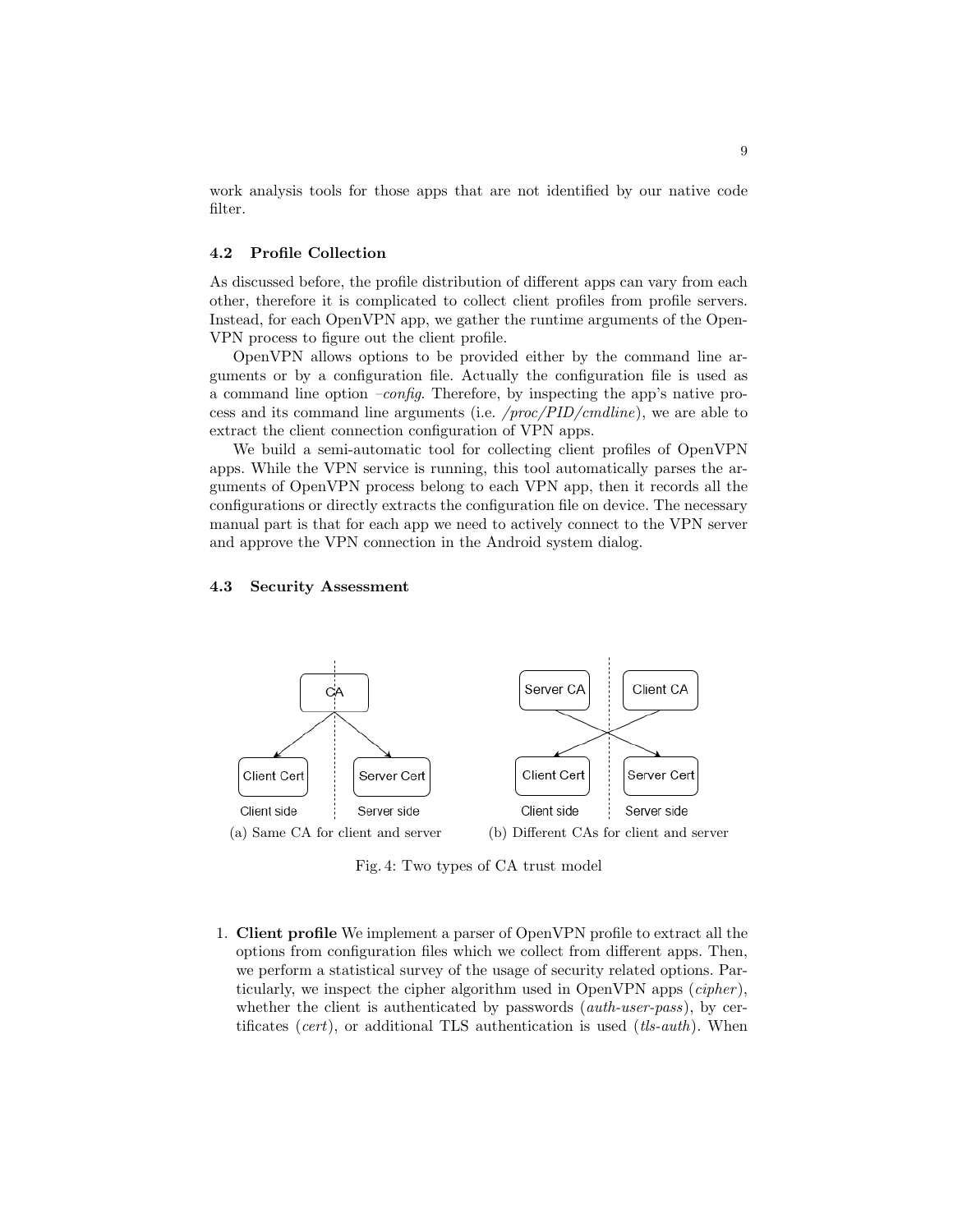client and server are authenticated by certificates, there are two types of CA trust model, as shown in Figure [4.](#page-8-0) The certificate of client and server can be signed by the same CA (Figure [4a\)](#page-8-1), or by different CAs (Figure [4b\)](#page-8-2). Under the CA model in Figure [4a,](#page-8-1) if the usage of certificate is not checked at the client side, an active network attacker can impersonate a valid server by using another client certificate retrieved from the OpenVPN app. By checking whether the client certificate (cert) is signed by the CA  $(ca)$ , we determine the CA model of authentication in the OpenVPN app. If the certificate of client and server is signed by the same CA, we then examine whether options for MITM prevention (*remote-cert-tls, ns-cert-type*) are applied.

- 2. Code implementation We focus on evaluating the implementation of custom features added for the purpose of obfuscating OpenVPN traffic. By selecting options that exist in these configuration profiles but not in the official manual page of OpenVPN [\[12\]](#page-15-14), we are able to filter the custom features. In order to understand these custom obfuscation behaviors, we perform reverse engineering on the modified OpenVPN library. To target the obfuscation operations, we concentrate on the code implementation located after the original cryptographic procedure in OpenVPN, and before the actual network send/receive logic, e.g., process\_outgoing\_link or read\_incoming\_link functions in OpenVPN source code [\[17\]](#page-15-3). Utilizing the source code of Open-VPN and comparing it with the decompiled code generated by IDA Pro [\[8\]](#page-15-15), we identify custom obfuscations added in these OpenVPN apps. After that, the obfuscation key is examined in the client profile.
- 3. Permission management File location of the management interface can be obtained from the client profile. While the OpenVPN service is running, We use a script to automatically examine the permission of its management interface. The permission management is vulnerable if the management interface is world-accessible.

## 5 Result and Security Analysis

We analyzed top 200 VPN apps collected from Google Play in May 2017. We utilize google-play-scraper [\[6\]](#page-15-16) and gplaycli [\[5\]](#page-14-3) to select and download VPN apps. Google-play-scraper provides the feature of searching popular apps matching a certain term, and gplaycli is able to automatically download a list of APK files from the Google Play store. Among the top 200 VPN apps on Google Play, 111 apps using OpenVPN were identified by our methods. We successfully analyzed the client deployment status of 84 OpenVPN-based apps. The remaining 27 apps were not evaluated due to the need of in-app purchase or the failure of server connection. All the apps were tested on a rooted Moto G with Android 7.1.

The main vulnerabilities we found are summarized in Table [1.](#page-10-1) 11 of the analyzed apps replace the standard OpenVPN encryption with custom obfuscation, thus the VPN traffic can be decrypted by network attackers. There are seven apps vulnerable to MITM attacks due to their lack of certificates usage validation or using the static key mode. Four of the OpenVPN apps leave the management

10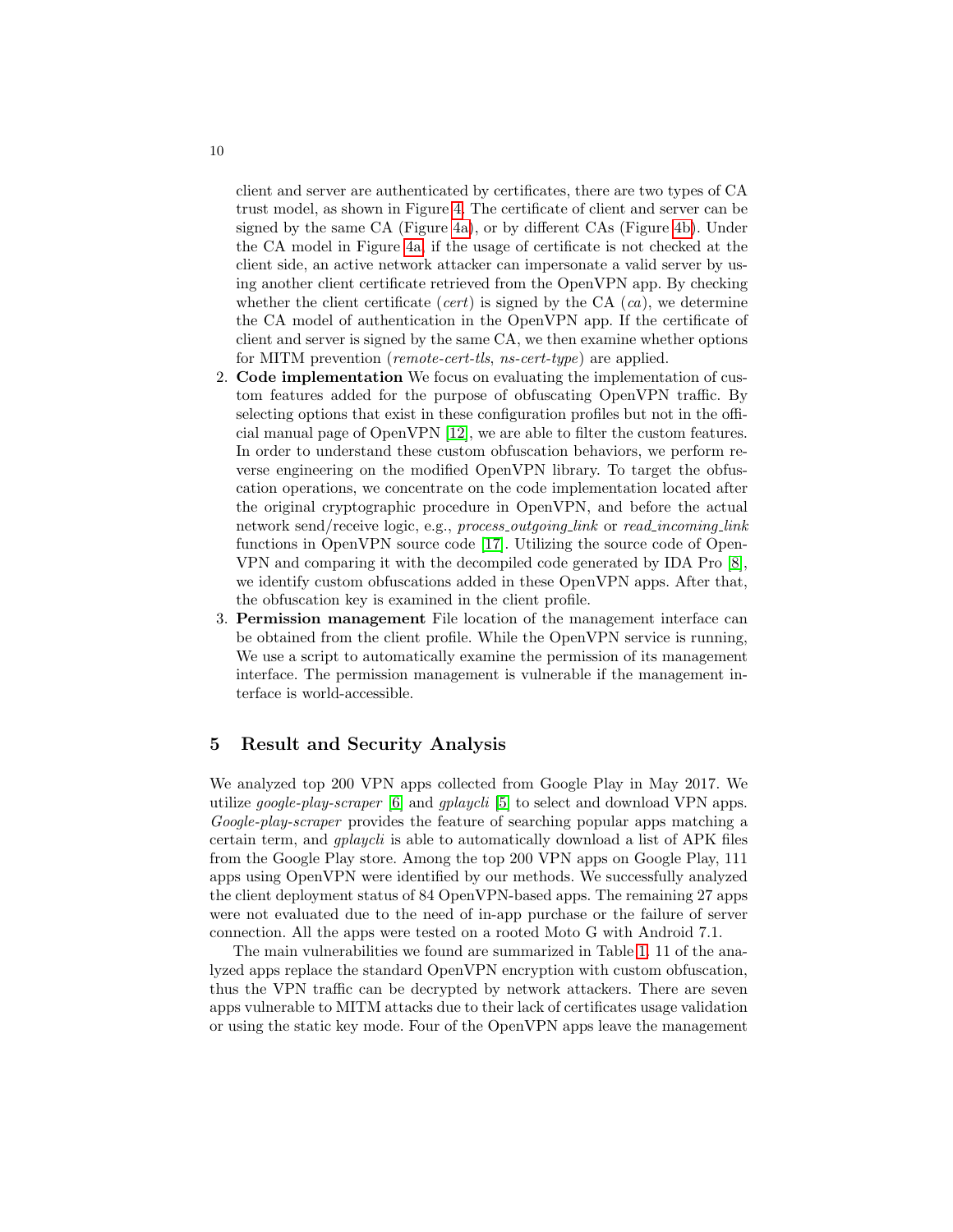interface unprotected, which may lead to Denial-of-Service attacks. The maximum number of installs among the apps belong to each misconfiguration type is also listed in Table [1.](#page-10-1)

<span id="page-10-1"></span>

| Category   | Vulnerability Type                    |  | $#$ of Apps Max Installs | Consequence              |  |  |  |
|------------|---------------------------------------|--|--------------------------|--------------------------|--|--|--|
| cipher     | replacing encryption with obfuscation |  | 1 M                      | traffic decryption       |  |  |  |
|            | encryption disabled                   |  | 1M.                      | traffic in plain text    |  |  |  |
| auth       | lacking cert usage validation         |  | 1 M                      | <b>MITM</b>              |  |  |  |
|            | static key mode                       |  | 100K                     | traffic decryption, MITM |  |  |  |
| management | unprotected interface                 |  | 1М                       | $_{\rm DoS}$             |  |  |  |

Table 1: Main vulnerabilities we found in OpenVPN apps

#### <span id="page-10-0"></span>5.1 Insecure Encryption

Insecure Cipher Algorithm We found that 30 OpenVPN apps use the default cipher algorithm BF-CBC. As a 64-bit block cipher, Blowfish is vulnerable to the SWEET32 attack [\[23\]](#page-15-17), thus it is no longer recommended. Despite the publication of this attack, Blowfish is still the default cipher algorithm of OpenVPN [\[12\]](#page-15-14). This insecure-by-default setting may influence the security of OpenVPN deployment.

Meanwhile, two of the analyzed apps explicitly set cipher to none, which disables encryption and transfers all traffic in plain text. When using option cipher none , OpenVPN has a warning in its standard output. However, since Android users cannot notice this warning, they will be unaware of this insecure setting.

Replace Encryption with Obfuscation The usage of custom obfuscation patches in the 84 OpenVPN apps is described in Table [2.](#page-11-0) Obfuscation is realized by adding extra encryptions of the OpenVPN packet data, and the key for obfuscation needs to be configured the same at both client and server side. We notice that 13 apps use RC4 to obfuscate the OpenVPN traffic, and the key of RC4 is set to the IP address of VPN server. Obfuscation itself does not weaken the security of OpenVPN. However, 11 of them use custom obfuscation to replace standard encryption by setting cipher to none, which completely breaks the security of OpenVPN. Besides, nine apps use XOR-based obfuscation while four of them choose the same obfuscation key. There is only one app that uses two's complement to obfuscate the traffic.

Furthermore, we perform a thorough analysis of the most commonly used custom obfuscation option antidpi. Before OpenVPN's network send/receive logic, a custom RC4 encryption/decryption of the whole OpenVPN packet is added. The key of RC4 is determined by the argument of *antidpi\_remote*. The crux deployment security problem is that 11 apps disable the standard encryption of OpenVPN and set a poor key for the RC4 encryption. OpenVPN's own encryption is disabled by setting cipher none and the key of RC4 is set to server's IP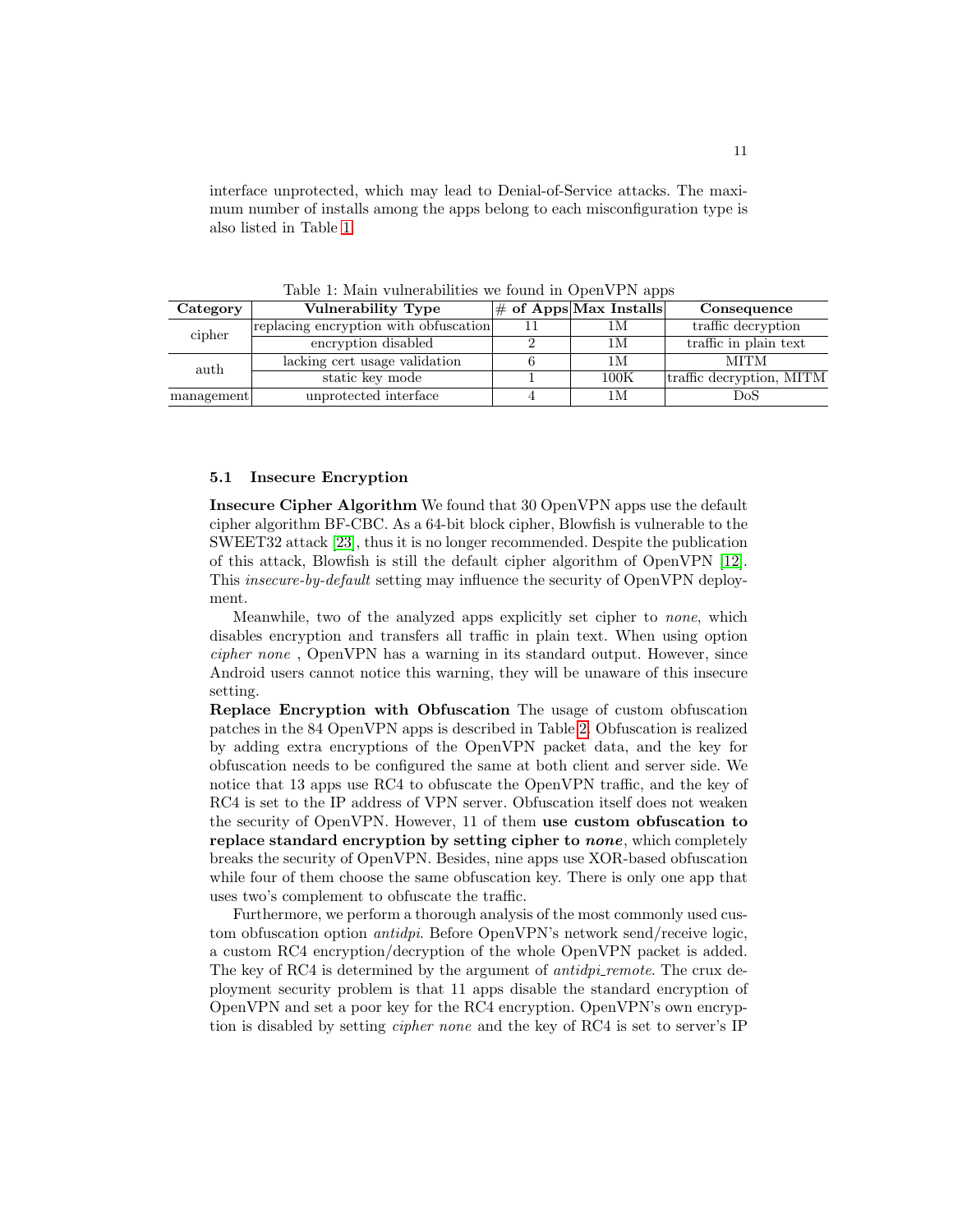<span id="page-11-0"></span>

| <b>Obfuscation Type</b> | <b>Option Name</b>                                                        | Obfuscation Key $\#$ of Apps |  |
|-------------------------|---------------------------------------------------------------------------|------------------------------|--|
| RC4                     | $antidpi, antidpi$ -remote                                                | Server's IP address          |  |
| XOR.                    | $\vert \textit{observe\_key}, \textit{scramble}, \textit{link-key} \vert$ | Random string                |  |
| Two's complement        | $ob$ - $key$                                                              |                              |  |

Table 2: The usage of custom obfuscation patches

address by setting *antidpi\_remote*. In this case, users and developers who believe network data is protected will be in fact fully exposed to threats. Any passive attacker that obtains network traffic of these apps can completely decrypt the data and recover users' online activity, e.g., the attacker can learn all the HTTP traffic.

We investigated several forked OpenVPN projects to analyze potential causes of the misconfiguration of custom obfuscation. A custom obfuscation patch called xorpatch in OpenVPN community forum claims that encryption of the scramble patch is secure thus 'it is OK to use cipher none' [\[19\]](#page-15-11). Due to neglecting the importance of encryption, the patch author gives an insecure demonstration of configuration, which may mislead other developers to make the same mistake. In addition, we audited some OpenVPN patches on GitHub [\[14,](#page-15-18)[15,](#page-15-19)[20\]](#page-15-12). All of them are in lack of guide about how to set the key for obfuscation. Users may not know how to set the correct patched options with OpenVPN's original features, thus weak arguments like using IP address as the key may occur.

#### <span id="page-11-1"></span>5.2 Weak Authentication

| Password Certificate TLS-auth $\#$ of apps |  |
|--------------------------------------------|--|
|                                            |  |
|                                            |  |
|                                            |  |
|                                            |  |
|                                            |  |
|                                            |  |

Table 3: The usage of client authentication methods

Table [3](#page-11-1) presents the usage of different client authentication methods of OpenVPN apps. Different security levels are provided by these authentication methods.  $Password + Certificance + TLS-auth$  is the most secure method, which is adopted by 18 apps, while 14 apps use less secure Password only authentication. Besides, one app is found to use static key mode. In this mode OpenVPN connection can be decrypted and MITM-ed as the key is shared by different users.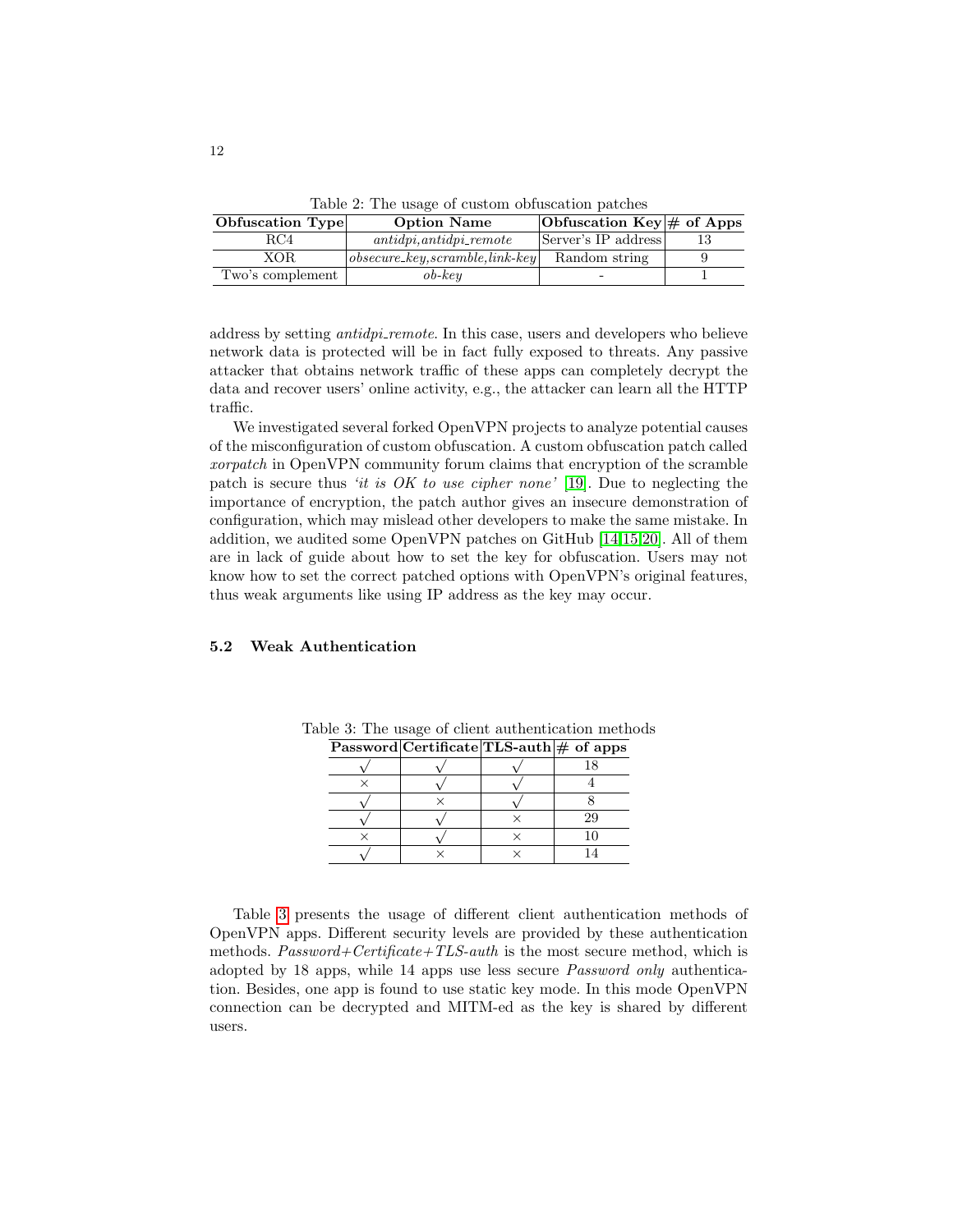We observe that  $Password+Certificate$  is the most used type. In our results, 61 apps use certificate-based authentication and 39 of them use the same CA trust model. It is convenient to use the CA trust model in Figure [4a](#page-8-1) since the CAs deployed at client and server side are the same. However, six apps lack the validation of server certificate usage, which means a rogue client can conduct MITM attacks on other clients.

The trust model in Figure [4b](#page-8-2) is immune to this attack due to different CAs are used. To prevent this attack against the same CA model, extra validation of server's certificate usage (i.e., certificate for server only) is needed. OpenVPN has provided several options like *remote-cert-tls* to require an explicit key usage of peer certificates. These security protections are not enabled by default since in most case private keys are not leaked. While for most free OpenVPN apps, client certificates and private keys are publicly available, thus developers must apply these options to prevent MITM attacks.

Due to lack of security awareness, developers of these free VPN apps usually make their VPN client profiles public, or even provide the same client credential for different users. While providing convenient VPN services, these VPN apps leak the client profiles at the same time.

The insecure-by-default policy in OpenVPN may also cause this misconfiguration. OpenVPN provides various of options, some are required for enabling the basic VPN function, some are for security hardening purpose. Developers may omit these complicated security protection options, leaving their OpenVPN service insecure by default.

#### 5.3 Unprotected Management Interface

In the circumstance of OpenVPN on Android, the management interface handles the communication between native and Java layer. The problem is that, the management interface itself does not have any authentication mechanism, thus the file permission of the interface must be correctly set. Otherwise it can can be exploited by other apps on the same device.

In our experiment, four of the analyzed apps set the permission of management interface world-accessible, i.e., srwxrwxrwx. Because the file location of management interface can be inferred from the client profile, a malicious app on the same device can exploit the insecure permission of the interface, and access to it before the normal connection. The implementation of OpenVPN management interface does not support multiplex, thus the first connection will block others from accessing the interface. After the malicious app connects to the management interface, the normal connection is blocked and this eventually leads to a Denial-of-Service attack.

The misuse of Android UNIX domain socket has been analyzed by [\[28\]](#page-15-20), here we focus on OpenVPN and explore the causes of unprotected file permission. We observe that management-client option is not used by the four apps, while all other apps enable this option. The typical execution flow of OpenVPN is modified by disabling this option. When management-client is disabled, the native process, not the Java process, acts as the server of UNIX domain socket. The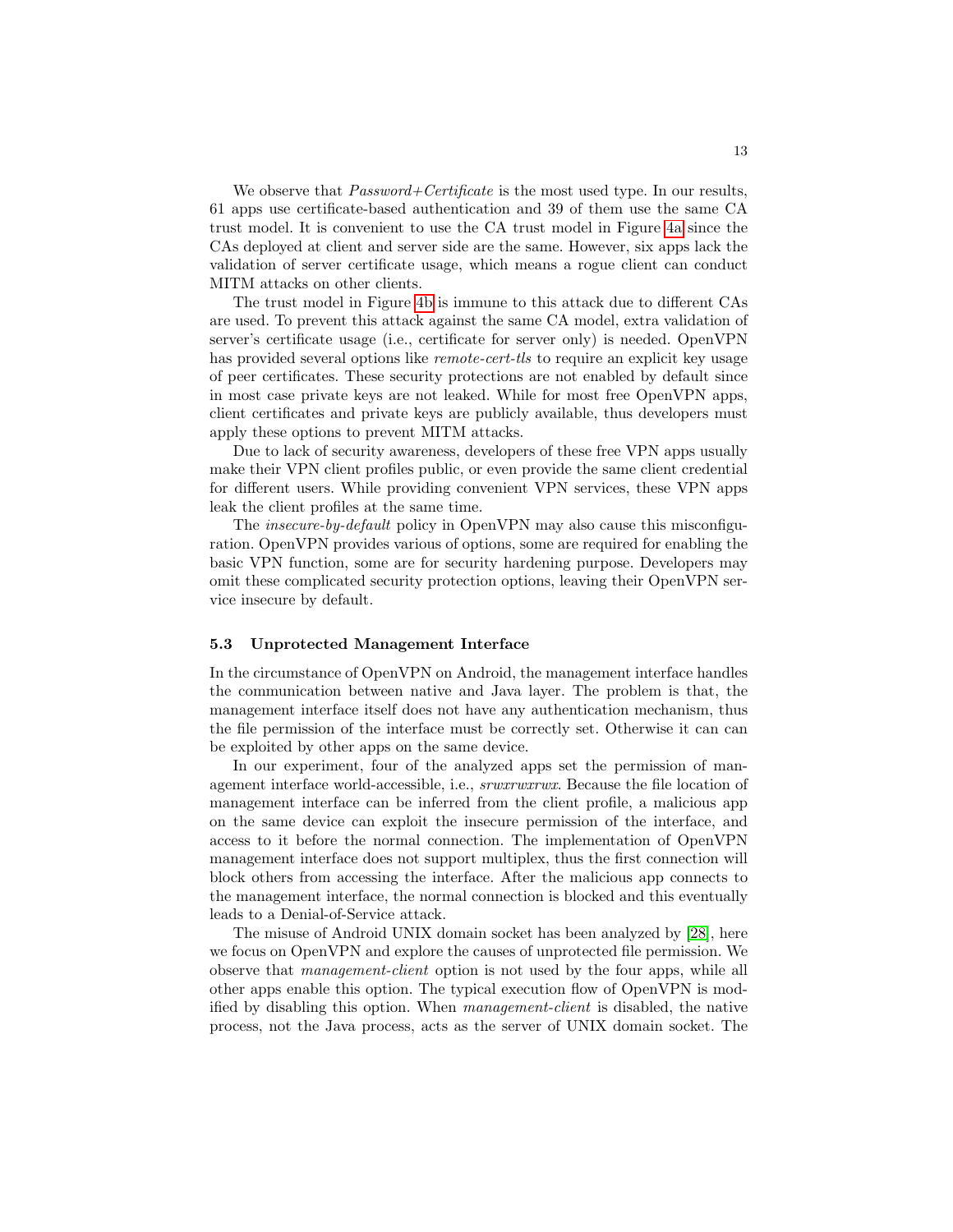management interface is created at the native layer and the OpenVPN process listens on the UNIX domain socket. We find that the default file permission of the UNIX domain socket in OpenVPN is world-accessible because  $umask(0)$  is used by OpenVPN [\[17\]](#page-15-3). To protect the UNIX domain socket and only allow specific user to access the interface, developers need to enable the management-clientuser option, which specifies the file permission of the management interface.

On the other side, if management-client is enabled, the Java layer is responsible for creating the management interface. At Java layer the security model is supplied by Android Java VM and file is created with correctly protected default permission. In a word, the different default file permissions of native layer and Java layer result in this vulnerability.

## 6 Recommendations

Don't use custom obfuscation to replace encryption. Custom obfuscation is commonly implemented by simple scramble operations thus it is not secure enough to replace the standard encryption of OpenVPN. The purpose of obfuscation is to hide protocol metadata, not to protect the payload. For bypassing network censorship, the OpenVPN team disapproves of custom patches and suggests to use *obfsproxy* [\[18\]](#page-15-21). Another approach is to tunnel the VPN traffic in common secure protocols like TLS or SSH.

Deploy countermeasures against MITM. OpenVPN provides different ways to avoid the Man-in-the-Middle attack from an authorized client. Certificates can be assigned with specific key usage and extended key usage. Options like remotecert-tls server or ns-cert-type server make OpenVPN clients accept server-only certificates. Signing certificates for server and client with different CAs can also prevent this MITM attack.

Set secure file permissions on Android. Since Android is a multi-app platform, developers should protect their own files from being tempered by other apps on the same device. File permission at Java layer is correctly protected by default. However, at the native layer, developers should take their own responsibility and use *umask* and *chmod* to securely protect their files.

Securely distribute client profiles. Developers should harden the client configuration, protect the distribution of client profiles (e.g., transmit them via email) and securely store them at the client side. Unique client credentials should be generated for different users to prevent the abuse of public client profiles. To achieve a better security level, VPN profiles can be encrypted or stored in Android Keystore [\[1\]](#page-14-4).

# 7 Related Work

Several studies have been working on the privacy and security of VPN services. Appelbaum et al. [\[22\]](#page-15-0) are the first to uncover the VPN traffic leakage problem caused by misconfiguration of route tables. Perta et al. [\[26\]](#page-15-2) extend their work and analyze popular commercial VPN services. Their results reveal that the majority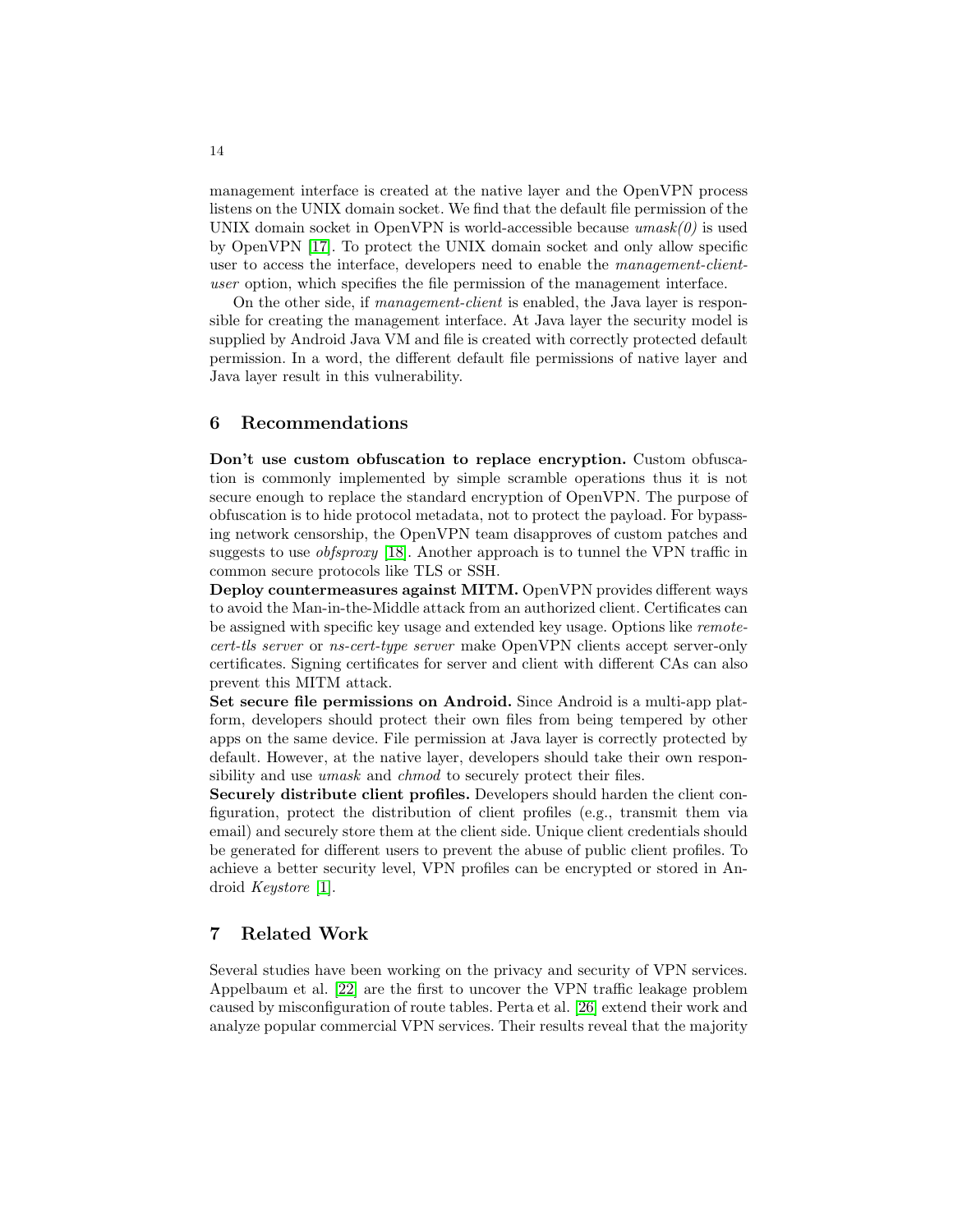of VPN services suffer from IPv6 leakage and DNS hijack attacks. Ikram et al. [\[25\]](#page-15-1) conduct a comprehensive privacy and security analysis of Android VPN permission-enabled apps. Their study mainly focuses on investigating VPN apps' manipulation of TLS traffic and behavior of tracking user privacy. Instead of concentrating on network analysis, our work evaluates the security of VPN apps from the aspects of security related configuration and code implementation at the client side. Recently OpenVPN 2.4.0 has been audited and several security issues have been found [\[27\]](#page-15-22). Our work reveals that, in addition to the flaws in official implementations, developers' custom modification and configuration in VPN applications can also lead to severe security vulnerabilities.

There are some studies about the security of custom VPN protocols and misuses of UNIX domain sockets on Android. Gutmann [\[24\]](#page-15-23) gives a classic cryptographic audience of the weakness of some custom VPN protocols. He suggests to use standard-protocol-based VPN, such as OpenVPN and IPsec, while we demonstrate that misuses of OpenVPN can still threaten the VPN communication. Shao et al. [\[28\]](#page-15-20) conduct a systematic study of the misuses of Android UNIX domain sockets. We analyze the causes of insecure permission of Open-VPN management interface based on their work.

## 8 Conclusion

In this work, we focus on the client side deployment security of Android Open-VPN apps. After summarizing the procedure of client deployment and VPN connection, we present a security assessment methodology by evaluating the security of client profile, code implementation and permission management. The configuration status of 84 popular OpenVPN-based apps on Google Play are analyzed. To our best knowledge, we are the first to identify a typical misuse of insecure custom obfuscation in several OpenVPN apps. Our experiment also shows that MITM vulnerability and Denial-of-Service problem due to misconfigurations still exists in these apps. The misconfigurations are either due to patch authors' wrong advices and lacking of document, the 'insecure-by-default' OpenVPN configuration, or due to developers' incorrect file permission setting on Android. Finally we develop some practical recommendations for securing the OpenVPN deployment.

## References

- <span id="page-14-4"></span>1. Android keystore system. [https://developer.android.com/reference/java/](https://developer.android.com/reference/java/security/KeyStore.html) [security/KeyStore.html](https://developer.android.com/reference/java/security/KeyStore.html).
- <span id="page-14-0"></span>2. Android vpn service documentation. [https://developer.android.com/](https://developer.android.com/reference/android/net/VpnService.html) [reference/android/net/VpnService.html](https://developer.android.com/reference/android/net/VpnService.html).
- <span id="page-14-2"></span>3. Bro network security monitor. <https://www.bro.org>.
- <span id="page-14-1"></span>4. Detailed vpn comparison chart. [https://thatoneprivacysite.net/](https://thatoneprivacysite.net/vpn-comparison-chart/) [vpn-comparison-chart/](https://thatoneprivacysite.net/vpn-comparison-chart/).
- <span id="page-14-3"></span>5. Google play downloader via command line. [https://github.com/matlink/](https://github.com/matlink/gplaycli) [gplaycli](https://github.com/matlink/gplaycli).